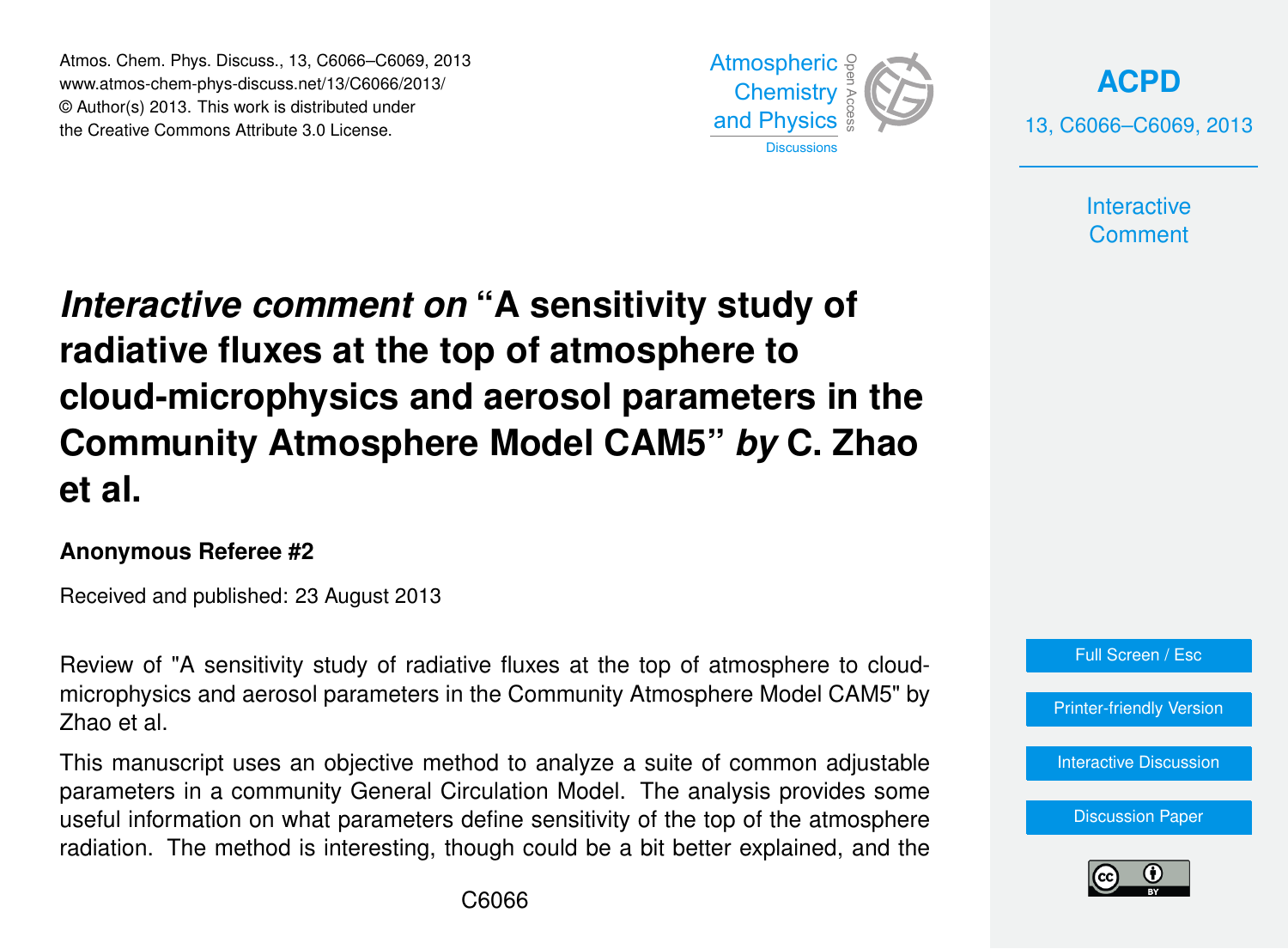study and conclusions should be publishable in Atmospheric Chemistry and Physics with some important clarifications and corrections.

I have some concerns over the method. The analysis focuses on what increases variance the most, or what parameters explain variance spread, but only for the parameters you have chosen. If something else is more important, you would miss that, correct?

Also, I worry about short runs: there is not going to be statistical significance in the Arctic with 4 year runs: the variance of TOA radiative fluxes with variable SSTs is pretty high. I assume your significance tests account for the variance in the fields? This was not clear to me, and not clear if the 4 years are sufficient to tell much.

Also: the co-authors who are native English speakers should re-read this for grammar. There are some consistent mistakes in the text. I have noted some of the problems with plural nouns, but there are others.

Specific Comments

Page 12136, Line 24: You should make more use of the LW v. SW results, since they help tell about what kind of clouds and sensitivity of them.

Page 12137, Line 15: Clouds and aerosols: should be plural

Page 12138, Line 1: Limitations: plural

Page 12140, Line 7: treats: plural

Page 12140, Line 10: Awkward: do not mention 'diagnosed' in the sentence. I would not say diagnosed for convection in cam5: number concentrations are prescribed based on an assumed size

Page 12140, Line 27: Probably better to cite Neale et al 2010, NCAR technical note.

R. B. Neale et al. Description of the NCAR Community Atmosphere Model (CAM5.0). Technical Report NCAR/TN-486+STR, National Center for Atmospheric Research, **[ACPD](http://www.atmos-chem-phys-discuss.net)**

13, C6066–C6069, 2013

**Interactive Comment** 

Full Screen / Esc

[Printer-friendly Version](http://www.atmos-chem-phys-discuss.net/13/C6066/2013/acpd-13-C6066-2013-print.pdf)

[Interactive Discussion](http://www.atmos-chem-phys-discuss.net/13/12135/2013/acpd-13-12135-2013-discussion.html)

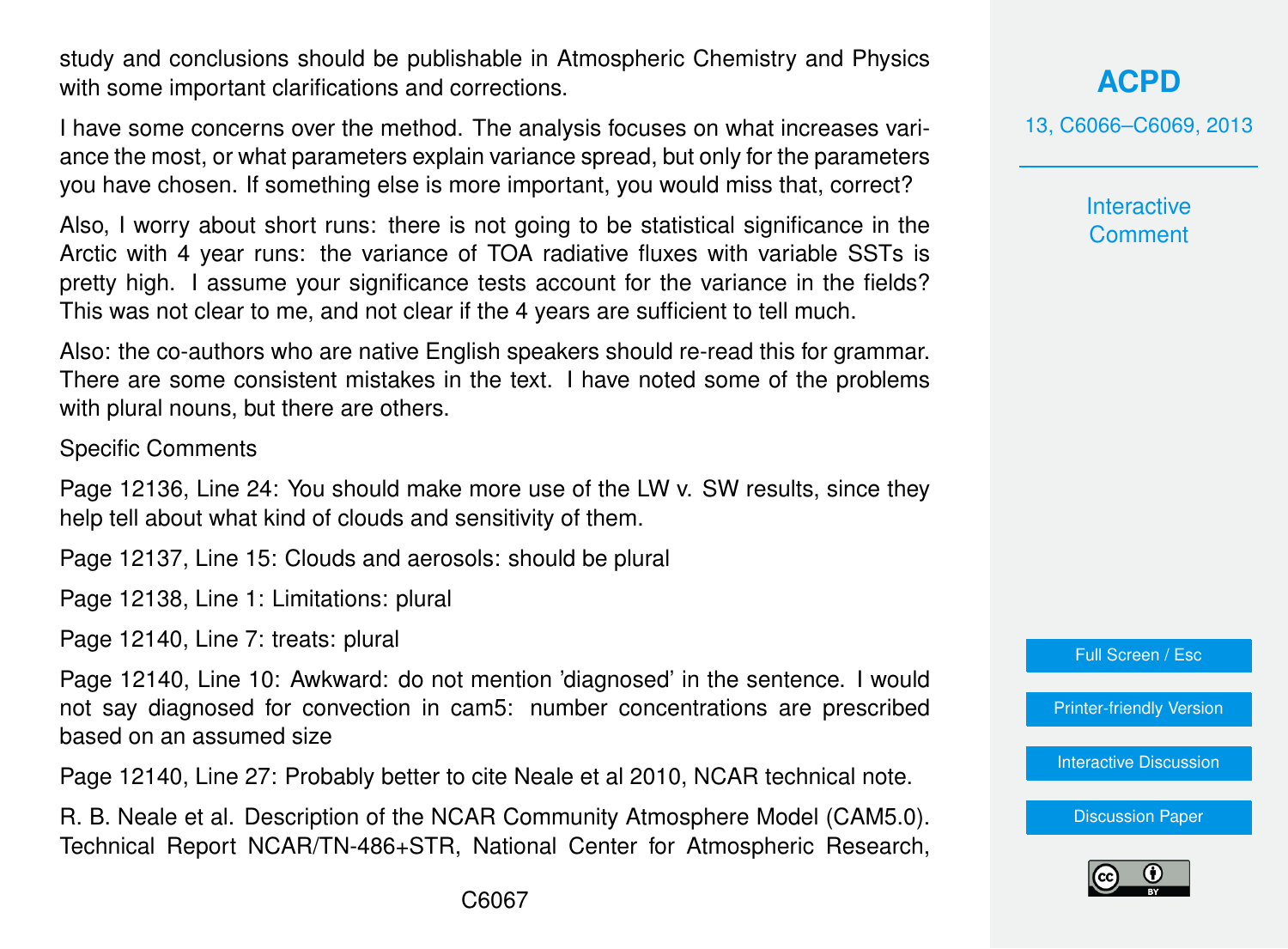Boulder, CO, USA, 2010.

Page 12141, Line 8: 4 years with varying SST is going to be a bit hard to get statistical significance for FNET. do you analyze what sigma is? If not, you need to.

Page 12141, Line 14: Refer to personal communication below.

Page 12144, Line 7: are zero (plural)

Page 12144, Line 22: Sorry to be slow, but the method is a bit obtuse, and could use some more description. You are building a regression model or series of models to reconstruct FNET? Where does the 'variance' part come in? Please explain in words. Also, what do you use to determine significance? If FNET with a perturbation is significantly different than FNET in the base case? How does variance in the base case factor in? At all? Or are you just looking at contributions to spread in your ensemble? What about parameters that are out of sample?

Page 12145, Line 21: It would also be interesting to look at LW and SW components of each FNET, FNETC AND CF

Page 12145, Line 25: Unclear: "relatively insignificant....perturbation."

Page 12145, Line 29: Plural: parameter effects and interactions.

Page 12146, Line 1: predicts well

Page 12146, Line 3: So this is variance within the parameter set? You are not trying to explain all the possible variance in FNET in CAM. Clarify,

Page 12146, Line 24: Good. Should mention this earlier: using SW and LW components, and regression v. LWP.

Page 12147, Line 10: Can you explain the "surface temperature feedback" statement?

Page 12147, Line 13: in CAM5 development

Page 112148, Line 7: Why do fall speed parameters for ice/ snow affect SWCF so C6068

**[ACPD](http://www.atmos-chem-phys-discuss.net)** 13, C6066–C6069, 2013

> **Interactive Comment**

Full Screen / Esc

[Printer-friendly Version](http://www.atmos-chem-phys-discuss.net/13/C6066/2013/acpd-13-C6066-2013-print.pdf)

[Interactive Discussion](http://www.atmos-chem-phys-discuss.net/13/12135/2013/acpd-13-12135-2013-discussion.html)